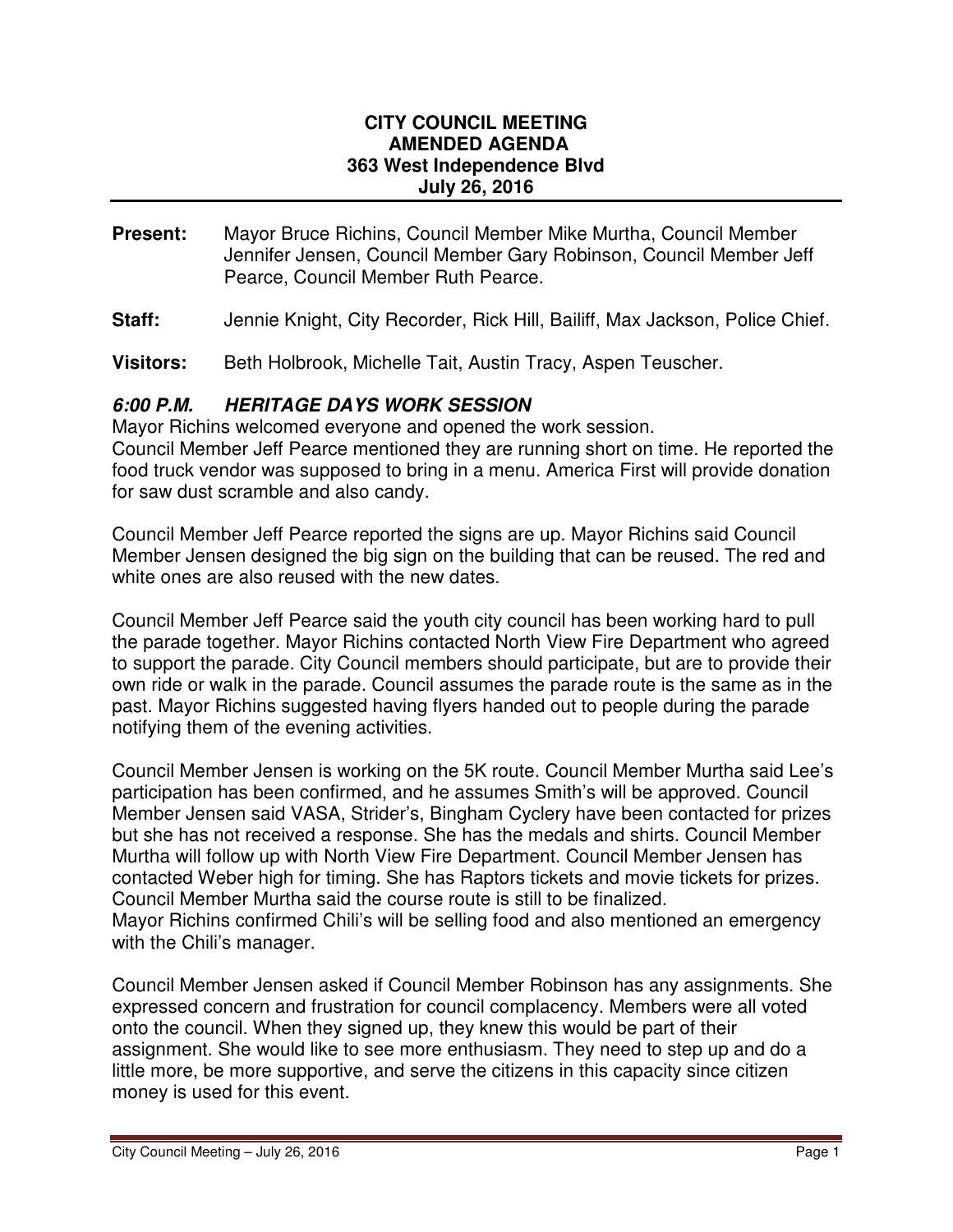Mayor Richins said the city will be buying \$250 worth of gift cards, and Chili's will be giving additional coupons worth the same amount to be given out.

There was some discussion pro and con about increasing the fireworks. There are no competing events for fireworks the first weekend in August. Mayor Richins said he will be shopping around for fireworks in the future and will gather some information about different providers. Council Member Robinson asked if there is an interlocal agreement to make a proposal to have multiple cities do a joint buying contract. Although he likes the fireworks, he mentioned fire hazards and necessary precautions. Council Member Jensen said the fire department is on site during fireworks. Mayor Richins asked Council Member Jeff Pearce to follow up with North View Fire. Council Member Ruth Pearce noted the event is on North View's calendar. Council Member Robinson asked if it becomes necessary, if the Mayor is the one who would cancel fireworks. Mayor Richins said they were canceled one year because of wind, and Council Member Robinson recalled they were postponed until a safer date.

Mayor and Council discussed the remaining items. Council Member Jensen said she needs prizes for the 5K, prizes for the drawings during the dance and hypnotist. Mayor Richins has not yet requested prizes from Walmart. Council Member Jensen suggested two-liter bottles which could be used to hang Zeppes gift Cards. She reported she has a few of the following: Raptors tickets, movie tickets, gift cards from Zeppes and Toads. Council Member Robinson asked if Pepsi has been contacted. Council Member Jensen said when she contacted them in the past they informed her they do not give donations. Council Member Jeff Pearce will follow up with the garbage cans and with public works department.

Mayor Richins mentioned promoting the event on social media, and asked Council Member Jeff Pearce to get information to Jennie Knight.

Council Member Murtha asked which council member will be in charge next year. Mayor Richins said that Council Member Murtha is the vice-chair this year which will make him chair next year. Council Member Jeff Pearce said that a volunteer handled Heritage Days in the past. Council Member Jensen suggested paying someone to run this event, but this would still require someone to oversee and manage what is done. Council Member Murtha said talking about these items earlier next year. Mayor Richins said the end of August would be a good time to discuss this. Council Member Robinson suggested a poll to get citizen feedback on the celebration. Council Member Jeff Pearce said the information booth will be manned the entire time. He did that last year. Mayor Richins asked Council Member Robinson to put together a survey. When Council Member Robinson asked Council Member Murtha his comments, he responded that once they receive feedback from residents they will go by the voice of the people. He does not want to see the youth city council get thrown in the middle of it.

Council Member Jensen reminded him that the youth came and voiced their opinion and then took the task on themselves. Instead of just complaining about not having a parade, they went forth and are doing it. Council Member Murtha said this is the type of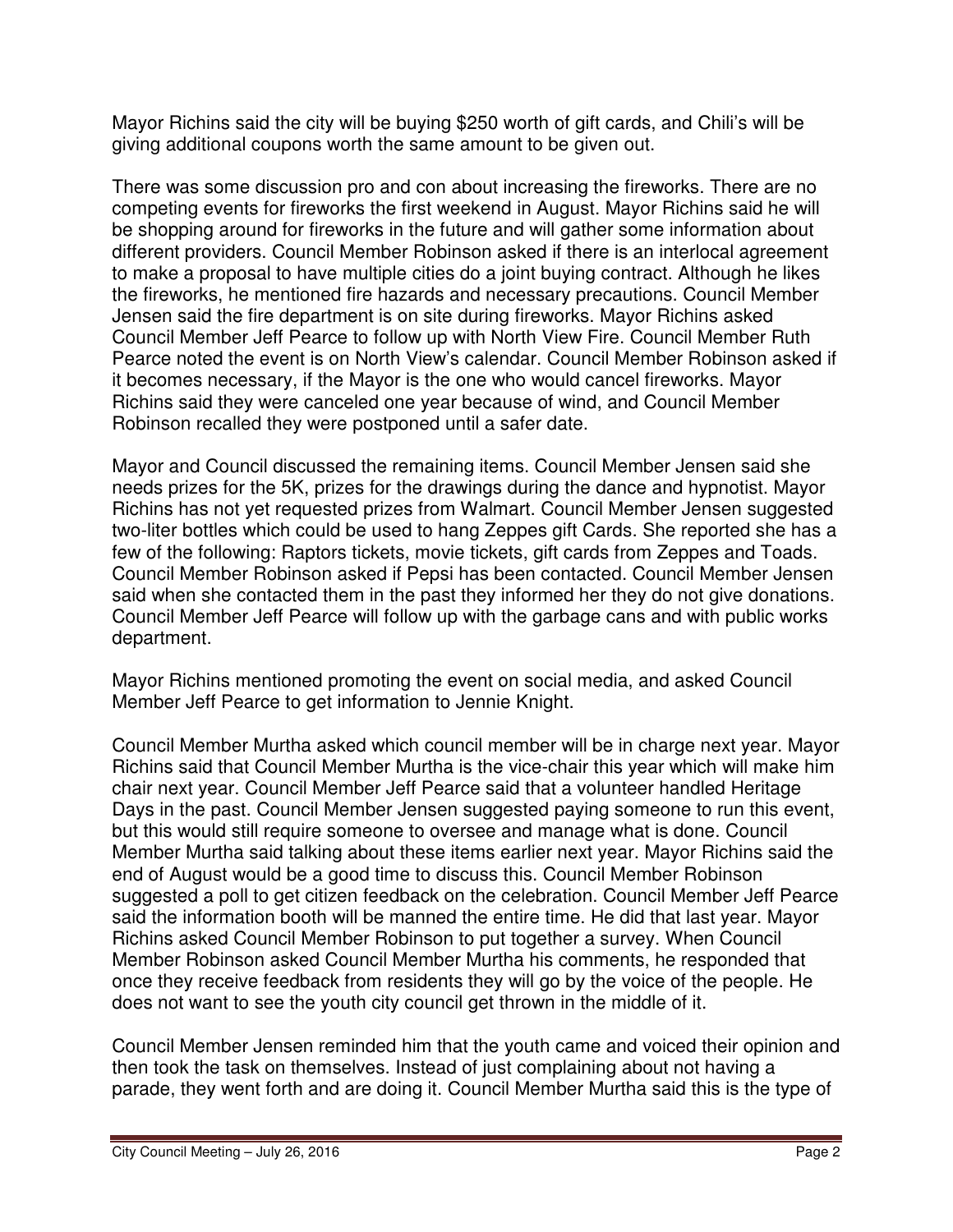involvement he would like from all the citizens. With an opportunity for citizens to respond, Council can go off from the feedback they receive. He said it has been a learning experience this year and lack of early planning has put them in this place. They need to decide early what the timing expectation will be. When assignments are made, there will be a deadline. He suggested a checklist to get make sure items get done. He gave explanation for voting "no" to the parade because they must meet the deadline. Council Member Jensen said citizens expect a parade. Council Member Murtha said the youth city council will be heavily involved in this in the future.

Mayor Richins expressed concern about deciding on the 5K route. The map will be posted on the website.

[Council Member Jensen left the meeting due to a family emergency.]

# **7:00 P.M. CITY COUNCIL MEETING**

## **1. Call to Order.**

Mayor Richins called the meeting to order and welcomed all visitors.

## **2. Opening Ceremony.**

Council Member Robinson conducted the opening ceremony and led the pledge of allegiance.

## **3. Consent Items.**

**a.** Approve the minutes of July 12, 2016 as presented. Council Member Robinson pointed out a clerical error in the minutes with the roll call vote. Jennie Knight said this has been corrected.

### **MOTION: Council Member Ruth Pearce motioned to approve the minutes with correction. Council Member Murtha seconded the motion. All Council Members voted aye. Motion passed.**

## **4. Business Items.**

**a.** Discussion/possible action to approve Harrisville City Resolution 2016-09;

a resolution extending the contract for Waste Management Services. Beth Holbrook, Waste Management, thanked Council for the partnership that they have with the city to meet needs of the resident's. She is here to renew the contract and also provide recycling statistics. She asked for any council questions. Council Member Robinson said there is no pricing included in the contract. Beth said this was presented to Bill Morris. She said the first can is \$13. Her proposal does not include any consumer price increases. She gave some statistics and said Waste Management does not recommend any price increase until 2019. Council Member Murtha said the Council voted on a price increase last year. He asked for clarification. Beth Holbrook said there would be no increase for the next three years. Their proposal is keeping the pricing the same, and hope to extend this until 2022. Council Member Jeff Pearce asked if the tipping fees are increasing. Beth Holbrook said tipping fees are fairly consistent for garbage. She said the recycling is going through changes. With this proposal they will absorb any change in the recycling fees. There are now entities that are considering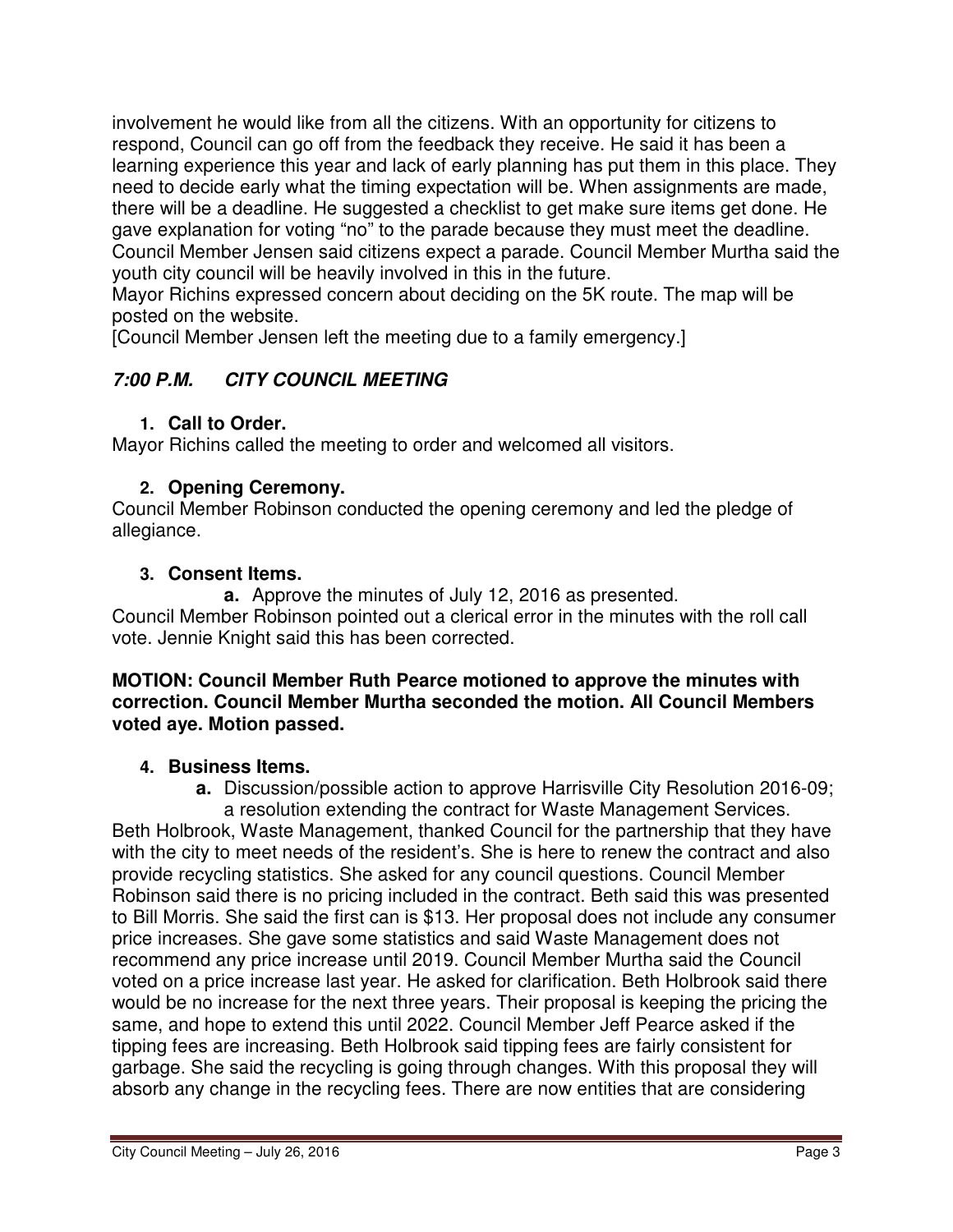tipping fees for recycling. They will not be passing off any costs to the residents. It is based on the cost of fuel. Major consumers of recyclers are China and India. They are being more careful on what they will take on as recyclable. They anticipate things will stay the same. This contract will not be changed as far as the recycling. Council Member Murtha asked if recycling has become more efficient. Beth Holbrook answered yes; they are trying to implement an education process for residents. If more people understand recycling as a commodity, the more they will understand it has value. They want to encourage recycling behavior. Although we live in a dry state, they would encourage people to clean out the containers. Behavior is ultimately the goal. Council Member Murtha mentioned he read where the amount recycled is very low comparatively. He applauded them on their efforts to educate. Council Member Robinson asked about plastic bags. She encourage taking plastic bags back to the retailer because it is better for retailers to bundle these in a large container for recycling. She reported on California's efforts to ban these bags. Council Member Robinson said the city usually puts things out to bid, and garbage is never part of the bid process. Council discussed garbage service providers.

**MOTION: Council Member Murtha motioned to approve Harrisville City Resolution 2016-09; a resolution extending the contract for Waste Management Services. Council Member Ruth Pearce seconded the motion. A Roll Call Vote was taken.** 

| <b>Council Member Ruth Pearce</b> | Yes |
|-----------------------------------|-----|
| <b>Council Member Murtha</b>      | Yes |
| <b>Council Member Robinson</b>    | Yes |
| <b>Council Member Jeff Pearce</b> | Yes |

## **Motion passed 4-0.**

Beth Holbrook gave a power point presentation on the recyclable statistics. Council Member Murtha asked at what point a weekly recycle program would be considered. Beth Holbrook explained the factors that affect the numbers. Mayor Richins gave a history of the recycle program in Harrisville. Council Member Robinson asked about garbage disposals. Beth Holbrook said food waste is a huge event. Many people do not like food disposals. A lot of companies are trying to dispose of food waste without it going through the sewer. There are test cases to capture food waste to sell as an energy solution. Council Member Jeff Pearce requested an updated recycle calendar.

> **b.** Discussion/possible action on advice and consent to Mayor's Appointment of Michael Murtha as Mayor Pro Tem.

Mayor explained that Mike Murtha will serve as the Mayor Pro Tem for the next six months.

### **MOTION: Council Member Jeff Pearce motioned to ratify the Mayor's Appointment of Michael Murtha as the Mayor Pro Tem until December 31, 2016.**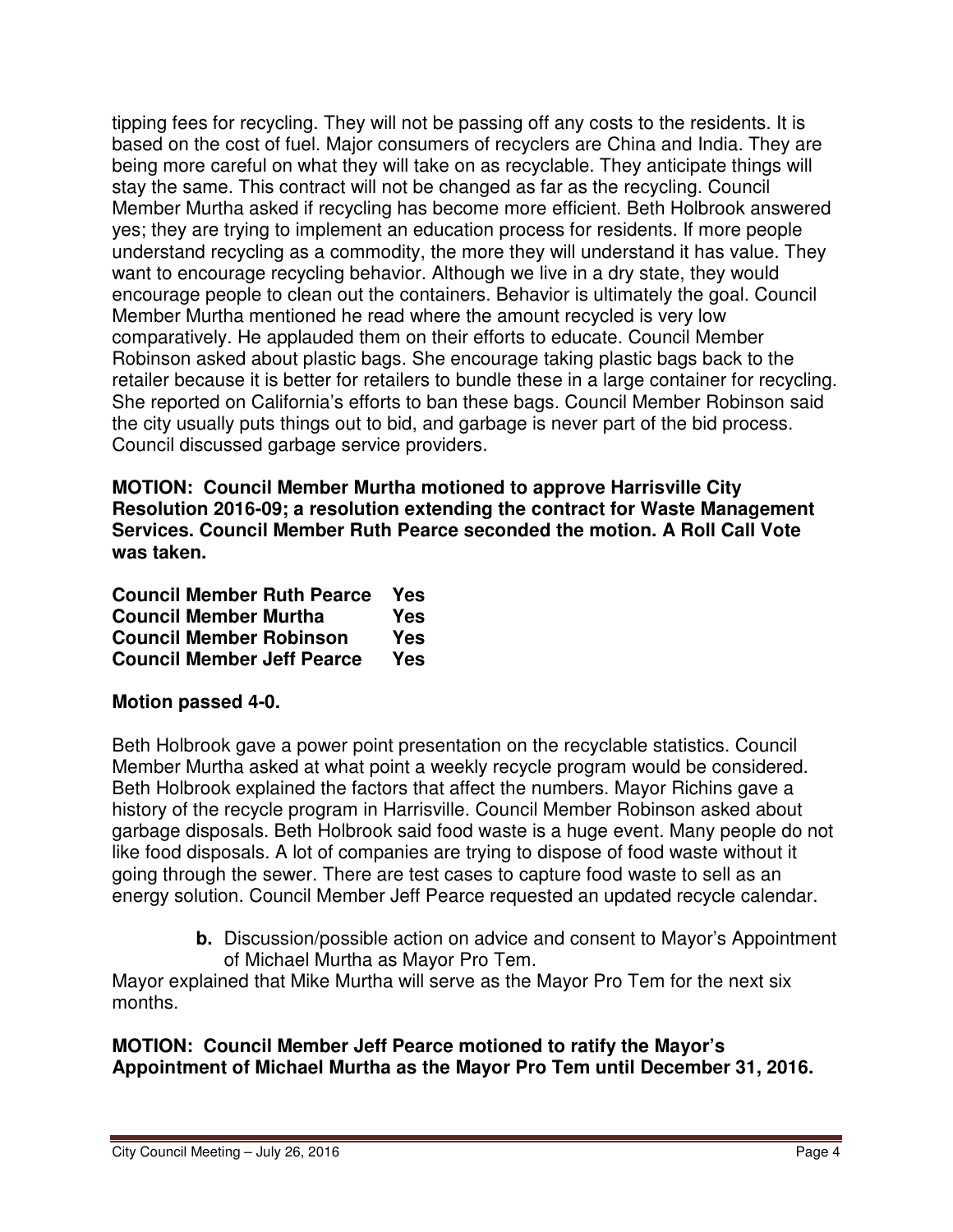### **Council Member Robinson seconded the motion. All Council Members voted aye. Motion passed.**

## **5. Public Comments - (3 minute maximum)**

Austin Tracy, 1825 N. Hwy 89, reported the youth city council is really behind the parade. They already have seven entries. One problem she is running into is when businesses are approached they are opting not to participate because they do not have the option of vendor booths at the park. Austin Tracy asked if they do extra garbage pickup in Harrisville. Beth Holbrook said payment for extra pickup would be passed on to the resident as a onetime fee so it is not billed to the city.

Jeff Pearce asked if North View Fire Department has been contacted about the parade. Austin Tracy said she has been in contact with them.

## **6. Mayor/Council Follow-Up:**

Mayor Richins gave an update on the splash pad. They are waiting on an electrician's schedule. They replaced both pumps. Feedback was that replacing only the pump that burned out would put pressure on the remaining one so that it would likely go out. During off season, the pump will be rebuilt.

Mayor Richins reminded council that ULCT training is in September. A detailed agenda is on line.

Mayor Richins mentioned they will be discussing the Rural Community Consultants proposal that has been given to Council at a later time.

Mayor Richins asked Jennie Knight to give a brief overview of the Farmer's Market. Jennie Knight reported that attendance for the market is down and there are concerns with how the grant money is being used. There are specific requirements that must be met for these funds. She indicated there is not a paper trail with spending and this creates concern with the city being awarded future grants. The volunteer running the market has not met the requirements agreed upon in the contract. Some vendors are being charged a weekly fee and some are not; there is little consistency. Mayor and Council gave discussion on the Farmer's Market viability. Michelle Tait offered to help Jennie Knight facilitate the remainder of the Farmer's Market season with Council approval. Mayor and Council agreed to dissolve the agreement with Susan Crosthwait and allow staff to coordinate efforts on the market for the remainder of the season.

**7. CLOSED EXECUTIVE SESSION:** Utah State Code §52-4-204 & §52-4- 205(1)(a): The Council may consider a motion to enter into Closed Executive Session for the purpose of discussion of character, professional competence, or physical or mental health of individual(s).

**MOTION: Council Member Jeff Pearce motioned to close the regular public meeting and enter into a Closed Executive Session. Council Member Murtha seconded the motion. All Council Members voted aye. Motion passed.** 

Mayor and Council convened into an Executive Session.